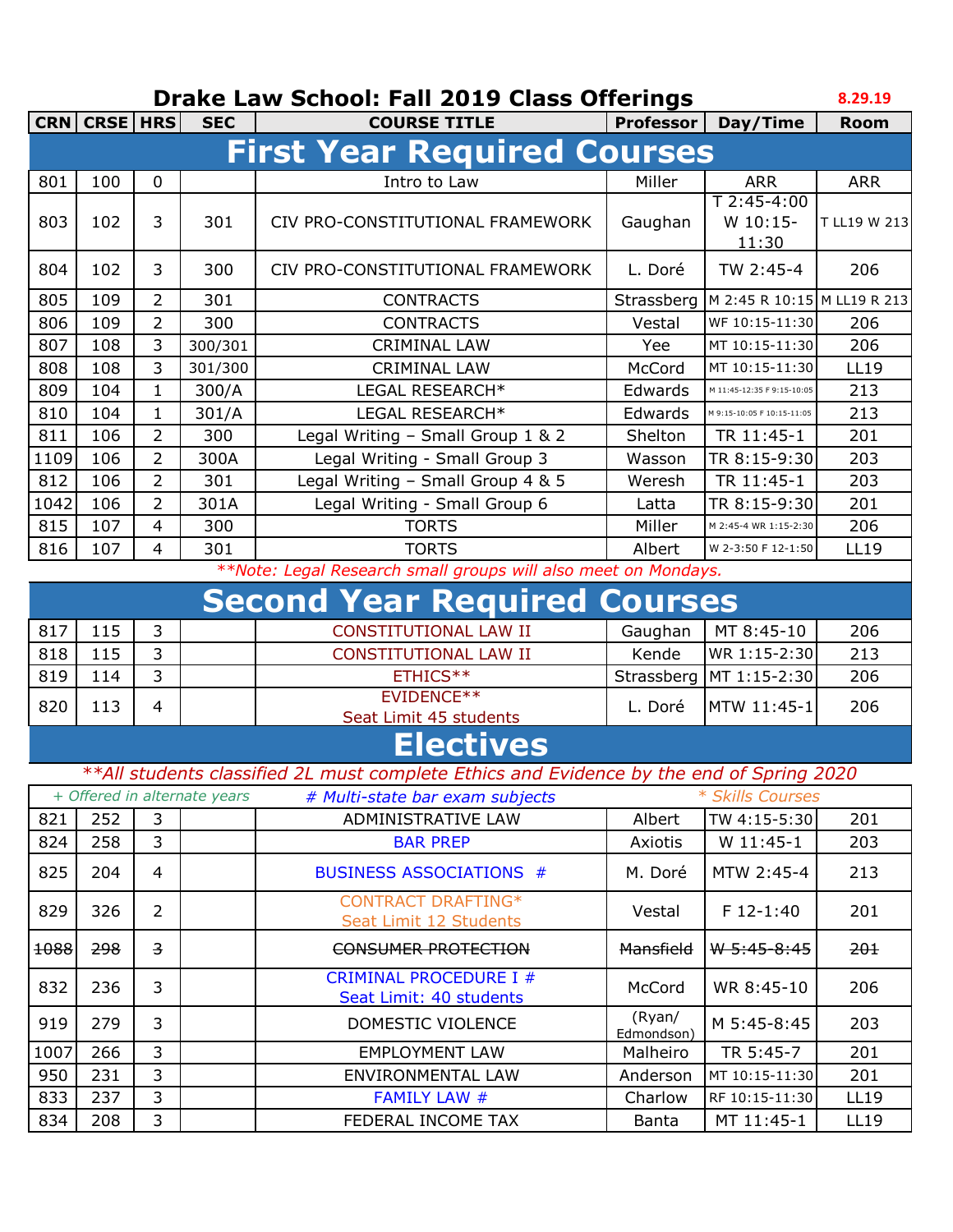| 1098                                                                                                                                                                                                     | 263  | 3                       |  | <b>IMMIGRATION LAW</b>                                                                                                                                                                                                    | Pritchett      | WR 1:15-2:30   | 203                 |
|----------------------------------------------------------------------------------------------------------------------------------------------------------------------------------------------------------|------|-------------------------|--|---------------------------------------------------------------------------------------------------------------------------------------------------------------------------------------------------------------------------|----------------|----------------|---------------------|
|                                                                                                                                                                                                          | 615  |                         |  | <b>INDIVIDUAL RESEARCH</b><br>Students must have SIGNATURE of the supervising<br>professor for INDIVIDUAL RESEARCH to be added to<br>their schedule. Forms are in room 128 and on web.<br>LAW 615 MAY BE TAKEN ONLY ONCE. | <b>STAFF</b>   |                |                     |
|                                                                                                                                                                                                          | 615W |                         |  | Adv. Writing for LAW 615                                                                                                                                                                                                  |                |                |                     |
| 837                                                                                                                                                                                                      | 260  | $\overline{3}$          |  | <b>INSURANCE LAW</b>                                                                                                                                                                                                      | Godfredsen     | W 5:45-8:45    | 201                 |
| 951                                                                                                                                                                                                      | 221  | $\overline{3}$          |  | <b>INTRO TO AGRICULTURE</b>                                                                                                                                                                                               | Zwagerman      | RF 10:15-11:30 | 203                 |
| 840                                                                                                                                                                                                      | 282  | $\overline{3}$          |  | INTRO TO INTELLECTUAL PROPERTY                                                                                                                                                                                            | Kerndt         | R 2:45-5:45    | 203                 |
| 841                                                                                                                                                                                                      | 233  | $\overline{2}$          |  | LEGISLATION                                                                                                                                                                                                               | J. Smith       | MT 2:45-3:35   | 201                 |
| 842                                                                                                                                                                                                      | 52   | $\overline{2}$          |  | LEGISLATIVE PRACTICE*<br>Prereq: Law 233 (Legislation); Law 627<br>(Legislative Internship)                                                                                                                               | J. Smith       | MT 1:15-2:05   | 201                 |
| 1084                                                                                                                                                                                                     | 286  | $\overline{2}$          |  | MEDICAL MALPRACTICE                                                                                                                                                                                                       | Codr           | M 5:45-7       | 201                 |
| 843                                                                                                                                                                                                      | 51   | $\overline{2}$          |  | NEGOTIATIONS*<br>Seat Limit: 20 students                                                                                                                                                                                  | Charlow        | R 1:15-2:55    | 201                 |
| 920                                                                                                                                                                                                      | 53   | 3                       |  | PRETRIAL ADVOCACY*<br>Seat Limit: 16 Students                                                                                                                                                                             | K. Smith       | W 5:45-8:45    | 203                 |
| 1044                                                                                                                                                                                                     | 150  | 3                       |  | PROSECUTION AND DEFENSE<br>Seat limit: 20 students                                                                                                                                                                        | Foritano       | W 4:15-7:15    | 202                 |
| 847                                                                                                                                                                                                      | 222  | $\overline{\mathbf{3}}$ |  | <b>REAL ESTATE TRANSACTIONS</b>                                                                                                                                                                                           | Rosenbloom     | Online         | <b>ARR</b>          |
| 850                                                                                                                                                                                                      | 256  | 3                       |  | <b>SECURED TRANSACTIONS #</b>                                                                                                                                                                                             | M. Doré        | MT 10:15-11:30 | 213                 |
| 851                                                                                                                                                                                                      | 261  | 3                       |  | STATE AND LOCAL GOVERNMENT                                                                                                                                                                                                | Clark          | MT 10:15-11:30 | 203                 |
| 852                                                                                                                                                                                                      | 271  | 3                       |  | <b>TRADEMARKS</b>                                                                                                                                                                                                         | Lebron-Dykeman | WR 11:45-1     | 207                 |
|                                                                                                                                                                                                          |      |                         |  | Seat Limit: 20 Students<br><b>TRIAL AD ALL SECTIONS</b>                                                                                                                                                                   |                |                |                     |
| 953                                                                                                                                                                                                      | 50   | $\mathbf 0$             |  | required for all students in either Trial Ad<br>section                                                                                                                                                                   | Yee            | M 4:15-5:05    | 201                 |
| 853                                                                                                                                                                                                      | 50   | 3                       |  | TRIAL ADVOCACY*<br>Prereq: Law 113 (Evidence) or concurrently<br>with permission of instructor.<br>Seat Limit: 12 Students                                                                                                | Scorpiniti     | T 5:45-8:45    | Clinic<br>Courtroom |
| 855                                                                                                                                                                                                      | 50   | 3                       |  | <b>TRIAL ADVOCACY*</b><br>Prereq: Law 113 (Evidence) or concurrently<br>with permission of instructor.<br>Seat Limit: 12 Students                                                                                         | <b>Noble</b>   | R 5:45-8:45    | Clinic<br>Courtroom |
| 857                                                                                                                                                                                                      | 223  | 3                       |  | WILLS & TRUSTS *Seat Limit: 40*                                                                                                                                                                                           | Banta          | MT 1:15-2:30   | 213                 |
| 856                                                                                                                                                                                                      | 244  | $\overline{2}$          |  | <b>WORKERS COMPENSATION</b>                                                                                                                                                                                               | Miller         | WR 10:15-11:05 | 207                 |
| <b>Seminars</b><br>A student must have a current CGPA of 2.0 & completed 30 hours to register for one seminar and a current<br>CGPA of 2.5 to register for two seminars. Seminar Seat Limit: 20 students |      |                         |  |                                                                                                                                                                                                                           |                |                |                     |

| + Offered in alternate years |           |  | # Multi-state bar exam subjects        |                | * Skills Courses     |      |
|------------------------------|-----------|--|----------------------------------------|----------------|----------------------|------|
| 1004                         | 312       |  | ENVIRONMENTAL REGULATION OF AG         |                | Zwagerman RF 11:45-1 | 206  |
|                              | 1005 312W |  | Adv. Writing for LAW 312               |                |                      |      |
| 862                          | 310       |  | INTERNATIONAL HUMAN RIGHTS             | Clark          | MT 1:15-2:30         | -203 |
| 1047                         | 310W      |  | Adv. Writing for LAW 310               |                |                      |      |
| 1132                         | 323       |  | <b>JUSTICE REFORM &amp; INNOVATION</b> | <b>Bennett</b> | MT 8:45-10           | 207  |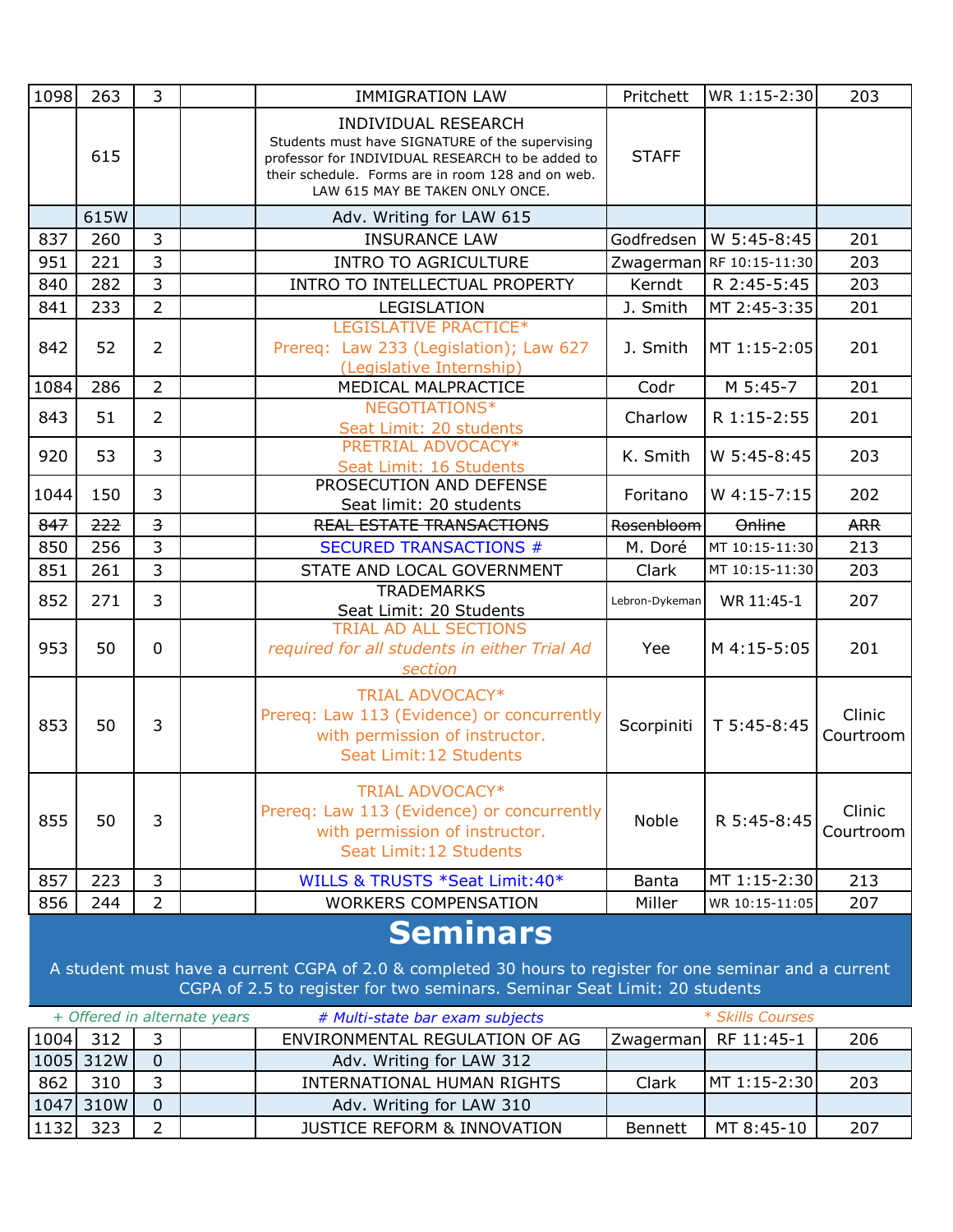|                       | 1133 323W                                                                                                                                        |                         |  | Adv. Writing for LAW 323                                                                                                                                                                                               |            |                           |            |  |  |  |  |
|-----------------------|--------------------------------------------------------------------------------------------------------------------------------------------------|-------------------------|--|------------------------------------------------------------------------------------------------------------------------------------------------------------------------------------------------------------------------|------------|---------------------------|------------|--|--|--|--|
| $+134$                | 313                                                                                                                                              | $\overline{\mathbf{z}}$ |  | SEXUALITY, GENDER IDENTITY and the LAW                                                                                                                                                                                 |            | Strassberg   MT 4:15-5:30 | 203        |  |  |  |  |
| $+135$                | 313W                                                                                                                                             |                         |  | Adv. Writing for LAW 313                                                                                                                                                                                               |            |                           |            |  |  |  |  |
| 867                   | 304                                                                                                                                              | $\overline{2}$          |  | <b>WOMEN &amp; THE LAW</b>                                                                                                                                                                                             | Frank      | W 2:45-4:25               | Clinic 219 |  |  |  |  |
| 868                   | 304W                                                                                                                                             | $\overline{0}$          |  | Adv. Writing for LAW 304                                                                                                                                                                                               |            |                           |            |  |  |  |  |
| <b>Clinic Courses</b> |                                                                                                                                                  |                         |  |                                                                                                                                                                                                                        |            |                           |            |  |  |  |  |
|                       | These courses may not be taken concurrently with Law 628, 612, 613 or 614<br>Prerequisite for all Clinics: Completion of 3 semesters and GPA 2.0 |                         |  |                                                                                                                                                                                                                        |            |                           |            |  |  |  |  |
|                       |                                                                                                                                                  |                         |  |                                                                                                                                                                                                                        |            |                           |            |  |  |  |  |
|                       | ORIENTATION REQUIRED on August 17 from 9:00 a.m. to 4:30 p.m. Students must complete 45 hours worth of work per<br>credit hour.                  |                         |  |                                                                                                                                                                                                                        |            |                           |            |  |  |  |  |
|                       |                                                                                                                                                  |                         |  | CHILDREN RIGHTS CLINIC I*                                                                                                                                                                                              |            |                           |            |  |  |  |  |
|                       |                                                                                                                                                  |                         |  | Prereq: Law 280 (Children & the Law) or                                                                                                                                                                                |            |                           |            |  |  |  |  |
|                       |                                                                                                                                                  |                         |  | Permission of Clinic Director. Students                                                                                                                                                                                |            |                           | Clinic     |  |  |  |  |
| 870                   | 504                                                                                                                                              | $4 - 6$                 |  | must make a two semester commitment                                                                                                                                                                                    | Pattison   | TR 11:45-1                | 124        |  |  |  |  |
|                       |                                                                                                                                                  |                         |  | Seat Limit: 8 Students                                                                                                                                                                                                 |            |                           |            |  |  |  |  |
|                       |                                                                                                                                                  |                         |  | **Trial Ad recommended**                                                                                                                                                                                               |            |                           |            |  |  |  |  |
|                       |                                                                                                                                                  |                         |  | <b>CRIMINAL DEFENSE CLINIC*</b>                                                                                                                                                                                        |            |                           | Clinic     |  |  |  |  |
| 965                   | 502                                                                                                                                              | $4 - 6$                 |  | Seat Limit: 8 students                                                                                                                                                                                                 | Rigg       | MW 12                     | 220        |  |  |  |  |
|                       |                                                                                                                                                  |                         |  | ** Trial Ad is recommended**                                                                                                                                                                                           |            |                           |            |  |  |  |  |
| 874                   | 503                                                                                                                                              | $4 - 6$                 |  | <b>ELDER LAW CLINIC*</b>                                                                                                                                                                                               | Oberbillig | MW 11:45-1                | Clinic     |  |  |  |  |
|                       |                                                                                                                                                  |                         |  | Seat Limit: 8 students<br>ENTREP/TRANSACTIONAL CLINIC                                                                                                                                                                  |            |                           | 123        |  |  |  |  |
|                       |                                                                                                                                                  |                         |  | Prerequisite: Law 204 Business                                                                                                                                                                                         |            | MW 1:05-                  | Clinic     |  |  |  |  |
| 976                   | 519                                                                                                                                              | $4 - 6$                 |  | <b>Associations</b>                                                                                                                                                                                                    | Lowe       | 1:55                      | 124        |  |  |  |  |
|                       |                                                                                                                                                  |                         |  | Seat Limit: 8 students                                                                                                                                                                                                 |            |                           |            |  |  |  |  |
|                       |                                                                                                                                                  |                         |  | <b>GENERAL CIVIL PRACTICE CLINIC*</b>                                                                                                                                                                                  |            |                           | Clinic     |  |  |  |  |
| 875                   | 501                                                                                                                                              | $4 - 6$                 |  | Seat Limit: 8 students                                                                                                                                                                                                 | Frank      | MW 11:45-1                | 219        |  |  |  |  |
|                       |                                                                                                                                                  |                         |  | **Trial Ad is recommended**                                                                                                                                                                                            |            |                           |            |  |  |  |  |
|                       |                                                                                                                                                  |                         |  | <b>Advanced Clinics</b>                                                                                                                                                                                                |            |                           |            |  |  |  |  |
|                       |                                                                                                                                                  |                         |  |                                                                                                                                                                                                                        |            |                           |            |  |  |  |  |
|                       |                                                                                                                                                  |                         |  | Prerequisite for 510, 511 & 511L - Must have completed an entry level clinic course or Prosecution Internship &<br>have permission of Program Director. Students must complete 45 hours worth of work per credit hour. |            |                           |            |  |  |  |  |
|                       |                                                                                                                                                  |                         |  |                                                                                                                                                                                                                        |            |                           |            |  |  |  |  |
|                       |                                                                                                                                                  |                         |  | ADV CRIMINAL DEFENSE CLINIC/TRIAL*                                                                                                                                                                                     |            |                           | Clinic     |  |  |  |  |
| 877                   | 511                                                                                                                                              | $\overline{2}$          |  | Seat Limit: 4 students                                                                                                                                                                                                 | Rigg       | F 12:00                   | 220        |  |  |  |  |
|                       |                                                                                                                                                  |                         |  | ** Trial Ad is recommended**                                                                                                                                                                                           |            |                           |            |  |  |  |  |
|                       |                                                                                                                                                  |                         |  | ADV. CRIMINAL DEFENSE CLINIC/TRIAL*                                                                                                                                                                                    |            |                           | Clinic     |  |  |  |  |
| 878                   | 511L                                                                                                                                             | $\overline{2}$          |  | Seat Limit: 4 students                                                                                                                                                                                                 | Rigg       | F 12:00                   | 220        |  |  |  |  |
|                       |                                                                                                                                                  |                         |  | ** Trial Ad is recommended**<br>ADVANCED GENERAL PRACTICE CLINIC*                                                                                                                                                      |            |                           |            |  |  |  |  |
| 879                   | 510                                                                                                                                              | $\overline{4}$          |  | Seat Limit 4 students                                                                                                                                                                                                  | Frank      | R 12:00                   | Clinic     |  |  |  |  |
|                       |                                                                                                                                                  |                         |  | ** Trial Ad is recommended**                                                                                                                                                                                           |            |                           | 219        |  |  |  |  |
|                       |                                                                                                                                                  |                         |  | <b>Ag. Law Journal - Law Review - Moot Court</b>                                                                                                                                                                       |            |                           |            |  |  |  |  |
| 880                   | 400                                                                                                                                              | 1                       |  | AG LAW JOURNAL I                                                                                                                                                                                                       | Zwagerman  | <b>ARR</b>                | <b>ARR</b> |  |  |  |  |
| 881                   | 402                                                                                                                                              | $\mathbf{1}$            |  | AG LAW JOURNAL III                                                                                                                                                                                                     | Zwagerman  | <b>ARR</b>                | <b>ARR</b> |  |  |  |  |
| 882                   | 404                                                                                                                                              | $\overline{2}$          |  | AG LAW JOURNAL BOARD                                                                                                                                                                                                   | Zwagerman  | <b>ARR</b>                | <b>ARR</b> |  |  |  |  |
| 883                   | 406                                                                                                                                              | $\mathbf{1}$            |  | LAW REVIEW I                                                                                                                                                                                                           | Miller     | <b>ARR</b>                | <b>ARR</b> |  |  |  |  |
| 884                   | 408                                                                                                                                              | $\mathbf{1}$            |  | LAW REVIEW III                                                                                                                                                                                                         | Miller     | <b>ARR</b>                | <b>ARR</b> |  |  |  |  |
| 885                   | 411                                                                                                                                              | $\overline{2}$          |  | LAW REVIEW BOARD                                                                                                                                                                                                       | Miller     | <b>ARR</b>                | <b>ARR</b> |  |  |  |  |
|                       |                                                                                                                                                  |                         |  |                                                                                                                                                                                                                        |            |                           |            |  |  |  |  |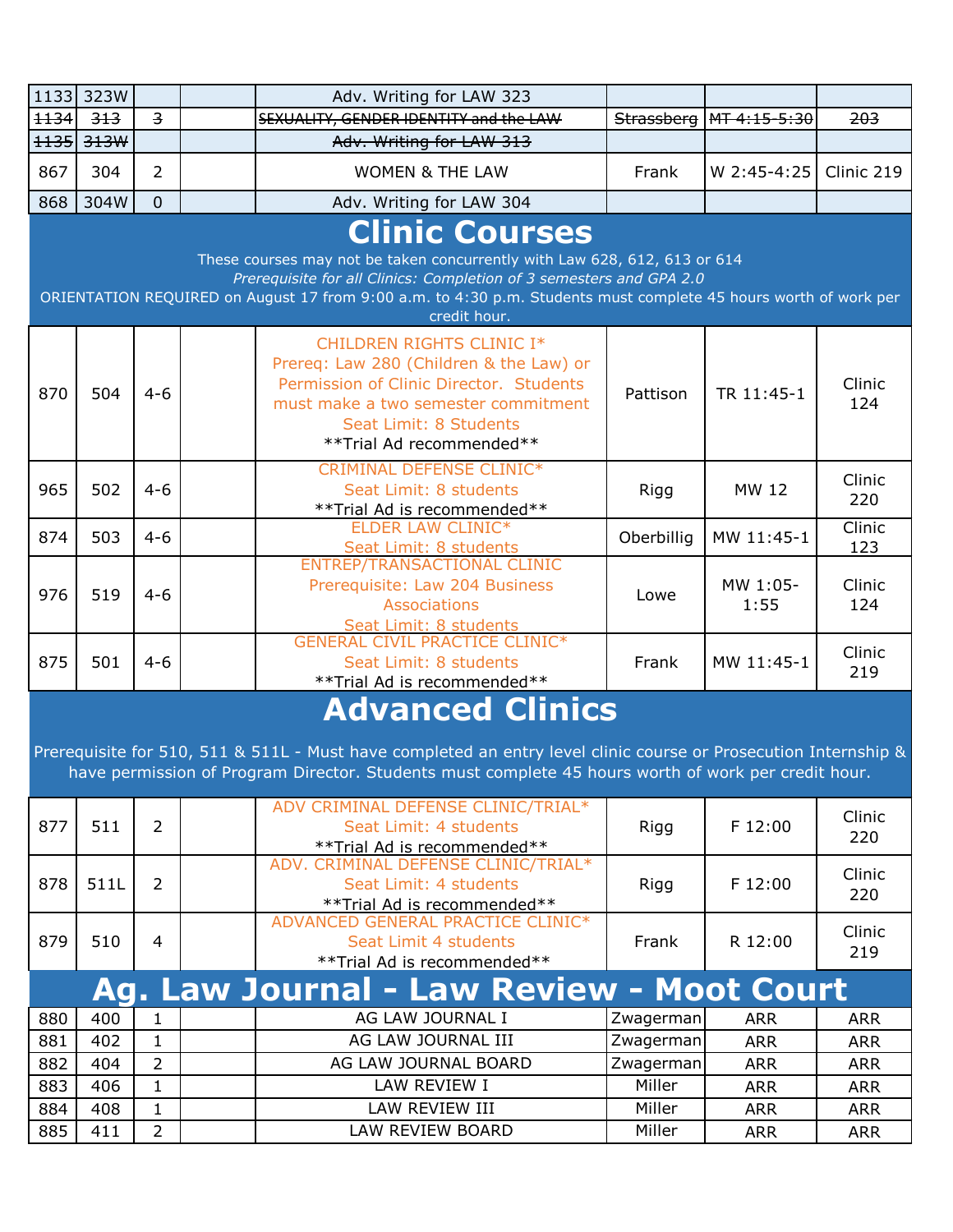| 886  | 413 | $\mathbf{1}$   | <b>MOOT COURT BOARD</b>                                                                                                                                                                                                                                                                                      | L. Doré      | <b>ARR</b>    | <b>ARR</b>          |
|------|-----|----------------|--------------------------------------------------------------------------------------------------------------------------------------------------------------------------------------------------------------------------------------------------------------------------------------------------------------|--------------|---------------|---------------------|
| 887  | 415 | $\overline{2}$ | MOOT COURT BOARD - NATIONAL COMP                                                                                                                                                                                                                                                                             | L. Doré      | <b>ARR</b>    | <b>ARR</b>          |
| 888  | 416 | $\mathbf{1}$   | MOOT COURT - ENVIRONMENTAL<br>LAW COMP                                                                                                                                                                                                                                                                       | Anderson     | <b>ARR</b>    | <b>ARR</b>          |
| 889  | 420 | $\mathbf{1}$   | MOOT COURT BOARD - NEGOTIATIONS                                                                                                                                                                                                                                                                              | L. Doré      | <b>ARR</b>    | <b>ARR</b>          |
| 890  | 424 | 1              | MOOT COURT - OTHER<br>COMP/ARBITRATION                                                                                                                                                                                                                                                                       | L. Doré      | <b>ARR</b>    | <b>ARR</b>          |
|      |     |                | <b>INTERNSHIPS</b><br>All internships require permission of the supervising professor and, where indicated, Associate Dean.<br>A student must have at least a 2.0 CGPA to preregister for and take an internship. Students must complete 45<br>hours worth of work per credit.                               |              |               |                     |
| 1137 | 645 | $\mathbf 0$    | CLASSROOM COMPONENT, INTERNSHIP<br>Dates: Sept. 5, 19; Oct. 3, 17; Nov. 21<br>** All internship students are required<br>to attend**                                                                                                                                                                         | Pritchett    | R 4:15 - 5:15 | Clinic<br>Courtroom |
| 891  | 604 | $\overline{2}$ | ADMINISTRATIVE LAW INTERNSHIP<br>Prerequisite: Law 252 (Admin Law)                                                                                                                                                                                                                                           | Albert       | <b>ARR</b>    | <b>ARR</b>          |
| 960  | 633 | 3              | ADV. POLK PROSECUTOR INTERNSHIP<br>Prerequisite: 3 semesters completed, including<br>Law 113 (Evidence) and Law 236 (Crim Pro I).<br>Will need to have competed a standard<br>Prosecution Internship (Law 613 or 614) prior to<br>enrollment. May not be taken concurrently with<br>Law 501, 628, 502 or 503 | Foritano     | <b>ARR</b>    | <b>ARR</b>          |
| 892  | 612 | $\mathbf{1}$   | ADVANCED PROSECUTOR INTERNSHIP<br>Prerequisite: 3 semesters completed, including<br>Law 113 (Evidence) and Law 236 (Crim Pro I).<br>Will need to have competed a standard<br>Prosecution Internship (Law 613 or 614) prior to<br>enrollment. May not be taken concurrently with<br>Law 501, 628, 502 or 503  | Foritano     | <b>ARR</b>    | <b>ARR</b>          |
| 893  | 622 | $1 - 3$        | CHILDREN RIGHTS INTERNSHIP                                                                                                                                                                                                                                                                                   | Pattison     | <b>ARR</b>    | <b>ARR</b>          |
| 1138 | 610 | 3              | CONSUMER LAW INTERNSHIP<br>Prereq: Law 303 (Consumer Protection)                                                                                                                                                                                                                                             | Pritchett    | <b>ARR</b>    | <b>ARR</b>          |
| 974  | 634 | $2 - 3$        | DISABILITIES RIGHTS IOWA (DRI)                                                                                                                                                                                                                                                                               | Pattison     | <b>ARR</b>    | <b>ARR</b>          |
| 895  | 626 | $2 - 3$        | ENVIRONMENTAL INTERNSHIP<br><b>ETHICS INTERNSHIP</b>                                                                                                                                                                                                                                                         | Anderson     | <b>ARR</b>    | <b>ARR</b>          |
| 896  | 603 | $1 - 3$        | Prereq: Law 114 (Ethics)<br>Limit 1 student                                                                                                                                                                                                                                                                  | Strassberg   | <b>ARR</b>    | <b>ARR</b>          |
| 897  | 609 | 3              | FED PUBLIC DEFENDER INTERNSHIP<br>May NOT be taken concurrently with Law 501,<br>627, 612, 613, 614, 502 or 503                                                                                                                                                                                              | Rigg         | <b>ARR</b>    | <b>ARR</b>          |
| 1136 | 625 | $\overline{3}$ | FORECLOSURE DEFENSE INTERNSHIP                                                                                                                                                                                                                                                                               | Mansfield    | <b>ARR</b>    | <b>ARR</b>          |
| 899  | 621 | 6              | HONORS JUDICIAL INTERNSHIP<br>Prereq: 3 semesters completed and approval of<br>supervising professor & Assoc. Dean                                                                                                                                                                                           | Pritchett    | <b>ARR</b>    | <b>ARR</b>          |
|      | 600 | $1 - 3$        | INDEPENDENT INTERNSHIP<br>Must have permission of supervising professor &<br>Assoc. Dean.<br>Forms in room 128 and on web                                                                                                                                                                                    | <b>STAFF</b> | <b>ARR</b>    | <b>ARR</b>          |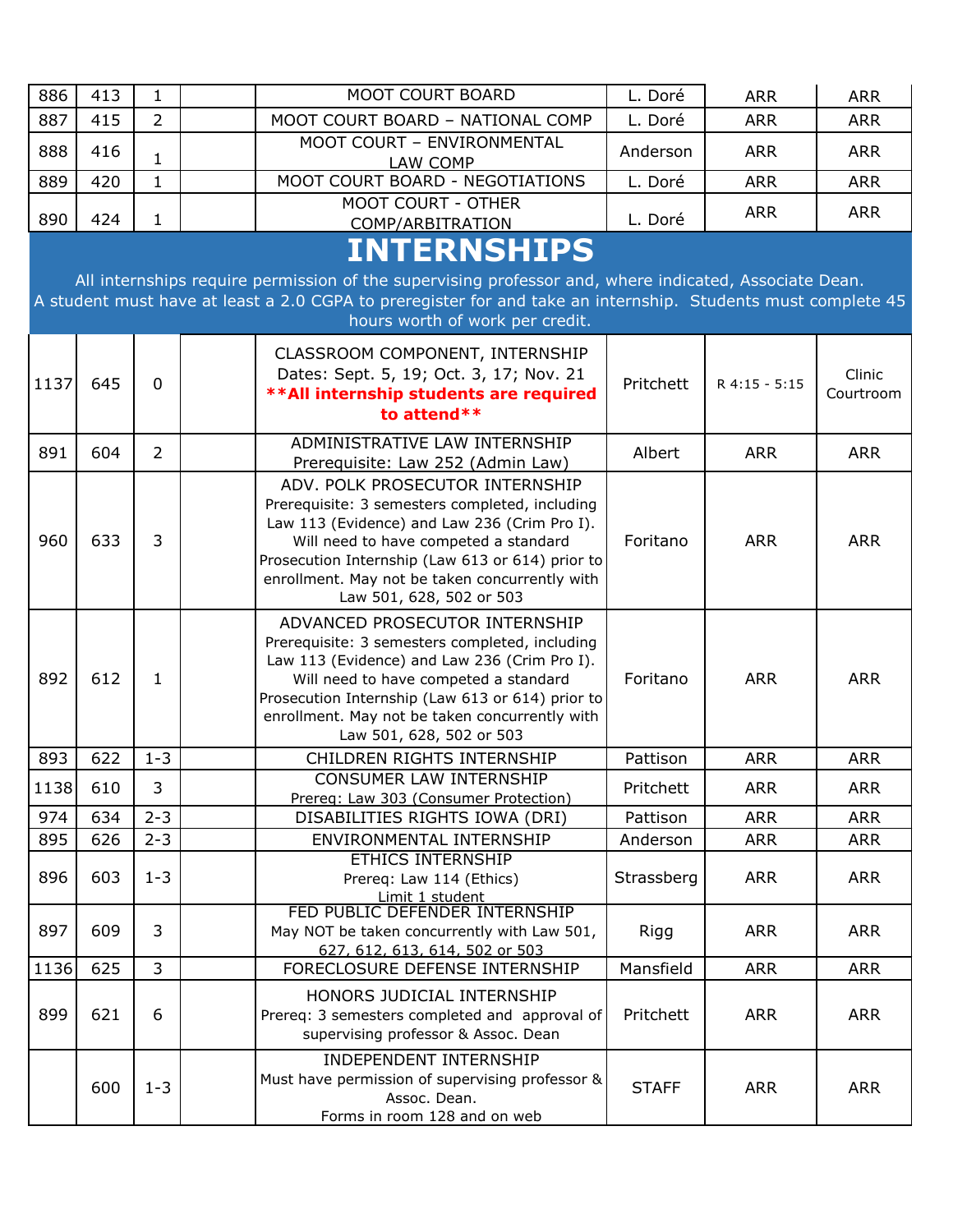| <b>OFFICE INTERNSHIP</b><br>Prereq: 3 semesters completed, including<br>3<br>917<br><b>ARR</b><br>630<br>Foritano<br><b>ARR</b><br>Evidence (113) and Crim. Pro. 1 (236).<br>May not be taken concurrently with Law 501,<br>625, 612, 502 or 503<br><b>IOWA CIVIL RIGHTS COMMISSION</b><br>900<br>605<br>$2 - 3$<br><b>ARR</b><br><b>ARR</b><br>Kende<br><b>INTERNSHIP</b><br>3<br>640<br><b>ARR</b><br>1041<br>IOWA PUBLIC INFORMATION BOARD (IPIB)<br>Gaughan<br><b>ARR</b><br>$1 - 3$<br>1117<br>642<br>Gaughan<br><b>ARR</b><br><b>ARR</b><br><b>IOWA SECRETARY OF STATE</b><br><b>IOWA SUPREME COURT SCHOLAR</b><br>3<br>1064<br><b>ARR</b><br>618<br><b>Jurs</b><br><b>ARR</b><br><b>RESEARCH OPPORTUNITY</b><br>Permission of Associate Dean required<br><b>IOWA SUPREME COURT ADMINISTRAVTIVE</b><br>637<br>3<br>1121<br>McCord<br><b>ARR</b><br><b>ARR</b><br><b>INTERNSHIP</b><br>Permission of Associate Dean required<br>IOWA WORKERS COMPENSATION<br>3<br>901<br>Miller<br>624<br><b>ARR</b><br><b>ARR</b><br>COMMISSIONER'S OFFICE INTERNSHIP<br><b>JUDICAL INTERNSHIP</b><br>902<br>$1 - 3$<br>623<br><b>ARR</b><br><b>ARR</b><br>Prereq: 30 credit hrs and 2.3 CGPA<br>Jurs<br>Seat Limit: 6 Students<br>$1 - 3$<br>903<br>631<br>JUVENILE COURT CLERK INTERNSHIP<br>Pattison<br><b>ARR</b><br><b>ARR</b><br>904<br>632<br>$1 - 3$<br>JUVENILE LAW APPELLATE INTERNSHIP<br>Pattison<br><b>ARR</b><br><b>ARR</b><br><b>JUVENILE LAW INTERNSHIP</b><br>3<br>905<br>620<br>Pattison<br><b>ARR</b><br><b>ARR</b><br>Prerequisites: Law 280 (Children & the Law),<br>Law 050 (Trial Advocacy)<br>643<br>$2 - 3$<br>KIDS FIRST INTERNSHIP<br>1116<br>Pattison<br><b>ARR</b><br><b>ARR</b><br>LEGISLATIVE INTERNSHIP<br>$\overline{2}$<br>906<br>627<br><b>ARR</b><br>Smith<br><b>ARR</b><br>Prerequisite: Law 233 (Legislation)<br>LEGISLATIVE PRACTICE INTERNSHIP<br>908<br>$2 - 3$<br>616<br>Smith<br><b>ARR</b><br><b>ARR</b><br>Prerequisite: Law 233 (Legislation)<br>POLK COUNTY PROSECUTOR INTERNSHIP<br>Prerequisite: 45 hrs. completed including Law<br>3<br>909<br>614<br>Foritano<br><b>ARR</b><br><b>ARR</b><br>113 (Evidence) & Law 236 (Crim Pro I)<br>** Trial Ad is recommended**<br>PROSECUTOR INTERNSHIP<br>Dallas, Story, Warren Counties only<br>911<br>613<br>1<br><b>ARR</b><br><b>ARR</b><br>Foritano<br>Prerequisite: 45 hrs. completed including Law<br>113 (Evidence) & Law 236 (Crim Pro I)<br>**Trial Ad is recommened**<br><b>SECURITIES LAW INTERNSHIP</b><br>1085<br>601<br>$\overline{2}$<br>M. Doré<br><b>ARR</b><br><b>ARR</b><br>Permission of Instructor required<br>1010<br>3<br>639<br>STATE PUBLIC DEFENDER INTERNSHIP<br><b>ARR</b><br><b>ARR</b><br>Rigg<br>STATE PUBLIC DEFENDER APPELLATE<br>1009<br>638<br>3<br><b>ARR</b><br><b>ARR</b><br>Rigg<br>INTERNSHIP<br>STATE PUBLIC DEFENDER WRONGFUL<br>$\overline{2}$<br>1119<br>644<br><b>ARR</b><br>Rigg<br><b>ARR</b><br><b>CONVICTION INTERNSHIP</b><br>STATE PUBLIC DEFENDER WRONGFUL<br>$\overline{2}$<br>644A<br>1120<br><b>ARR</b><br><b>ARR</b><br>Rigg<br><b>CONVICTION INTERNSHIP</b><br>US ATTORNEY'S OFFICE INTERNSHIP<br>Prerequisites: Law 113 (Evidence) and Law 236<br>3<br>912<br>628<br><b>ARR</b><br><b>ARR</b><br>Foritano<br>(Crim Pro I). Law 050 (Trial Ad is preferred but<br>not required) May not be taken concurrently<br>with 622, 612, 613, 501, 502, 503, 511 or 512 |  |  | <b>IOWA ATTORNEY GENERAL'S</b> |  |  |
|--------------------------------------------------------------------------------------------------------------------------------------------------------------------------------------------------------------------------------------------------------------------------------------------------------------------------------------------------------------------------------------------------------------------------------------------------------------------------------------------------------------------------------------------------------------------------------------------------------------------------------------------------------------------------------------------------------------------------------------------------------------------------------------------------------------------------------------------------------------------------------------------------------------------------------------------------------------------------------------------------------------------------------------------------------------------------------------------------------------------------------------------------------------------------------------------------------------------------------------------------------------------------------------------------------------------------------------------------------------------------------------------------------------------------------------------------------------------------------------------------------------------------------------------------------------------------------------------------------------------------------------------------------------------------------------------------------------------------------------------------------------------------------------------------------------------------------------------------------------------------------------------------------------------------------------------------------------------------------------------------------------------------------------------------------------------------------------------------------------------------------------------------------------------------------------------------------------------------------------------------------------------------------------------------------------------------------------------------------------------------------------------------------------------------------------------------------------------------------------------------------------------------------------------------------------------------------------------------------------------------------------------------------------------------------------------------------------------------------------------------------------------------------------------------------------------------------------------------------------------------------------------------------------------------------------------------------------------------------------------------------------------------------------------------------------------------------------------------------------------------------------------------------------------------------------------------------------------------------------------------------------------------------------------------------------------------------------------------------------------------------------------------------|--|--|--------------------------------|--|--|
|                                                                                                                                                                                                                                                                                                                                                                                                                                                                                                                                                                                                                                                                                                                                                                                                                                                                                                                                                                                                                                                                                                                                                                                                                                                                                                                                                                                                                                                                                                                                                                                                                                                                                                                                                                                                                                                                                                                                                                                                                                                                                                                                                                                                                                                                                                                                                                                                                                                                                                                                                                                                                                                                                                                                                                                                                                                                                                                                                                                                                                                                                                                                                                                                                                                                                                                                                                                                        |  |  |                                |  |  |
|                                                                                                                                                                                                                                                                                                                                                                                                                                                                                                                                                                                                                                                                                                                                                                                                                                                                                                                                                                                                                                                                                                                                                                                                                                                                                                                                                                                                                                                                                                                                                                                                                                                                                                                                                                                                                                                                                                                                                                                                                                                                                                                                                                                                                                                                                                                                                                                                                                                                                                                                                                                                                                                                                                                                                                                                                                                                                                                                                                                                                                                                                                                                                                                                                                                                                                                                                                                                        |  |  |                                |  |  |
|                                                                                                                                                                                                                                                                                                                                                                                                                                                                                                                                                                                                                                                                                                                                                                                                                                                                                                                                                                                                                                                                                                                                                                                                                                                                                                                                                                                                                                                                                                                                                                                                                                                                                                                                                                                                                                                                                                                                                                                                                                                                                                                                                                                                                                                                                                                                                                                                                                                                                                                                                                                                                                                                                                                                                                                                                                                                                                                                                                                                                                                                                                                                                                                                                                                                                                                                                                                                        |  |  |                                |  |  |
|                                                                                                                                                                                                                                                                                                                                                                                                                                                                                                                                                                                                                                                                                                                                                                                                                                                                                                                                                                                                                                                                                                                                                                                                                                                                                                                                                                                                                                                                                                                                                                                                                                                                                                                                                                                                                                                                                                                                                                                                                                                                                                                                                                                                                                                                                                                                                                                                                                                                                                                                                                                                                                                                                                                                                                                                                                                                                                                                                                                                                                                                                                                                                                                                                                                                                                                                                                                                        |  |  |                                |  |  |
|                                                                                                                                                                                                                                                                                                                                                                                                                                                                                                                                                                                                                                                                                                                                                                                                                                                                                                                                                                                                                                                                                                                                                                                                                                                                                                                                                                                                                                                                                                                                                                                                                                                                                                                                                                                                                                                                                                                                                                                                                                                                                                                                                                                                                                                                                                                                                                                                                                                                                                                                                                                                                                                                                                                                                                                                                                                                                                                                                                                                                                                                                                                                                                                                                                                                                                                                                                                                        |  |  |                                |  |  |
|                                                                                                                                                                                                                                                                                                                                                                                                                                                                                                                                                                                                                                                                                                                                                                                                                                                                                                                                                                                                                                                                                                                                                                                                                                                                                                                                                                                                                                                                                                                                                                                                                                                                                                                                                                                                                                                                                                                                                                                                                                                                                                                                                                                                                                                                                                                                                                                                                                                                                                                                                                                                                                                                                                                                                                                                                                                                                                                                                                                                                                                                                                                                                                                                                                                                                                                                                                                                        |  |  |                                |  |  |
|                                                                                                                                                                                                                                                                                                                                                                                                                                                                                                                                                                                                                                                                                                                                                                                                                                                                                                                                                                                                                                                                                                                                                                                                                                                                                                                                                                                                                                                                                                                                                                                                                                                                                                                                                                                                                                                                                                                                                                                                                                                                                                                                                                                                                                                                                                                                                                                                                                                                                                                                                                                                                                                                                                                                                                                                                                                                                                                                                                                                                                                                                                                                                                                                                                                                                                                                                                                                        |  |  |                                |  |  |
|                                                                                                                                                                                                                                                                                                                                                                                                                                                                                                                                                                                                                                                                                                                                                                                                                                                                                                                                                                                                                                                                                                                                                                                                                                                                                                                                                                                                                                                                                                                                                                                                                                                                                                                                                                                                                                                                                                                                                                                                                                                                                                                                                                                                                                                                                                                                                                                                                                                                                                                                                                                                                                                                                                                                                                                                                                                                                                                                                                                                                                                                                                                                                                                                                                                                                                                                                                                                        |  |  |                                |  |  |
|                                                                                                                                                                                                                                                                                                                                                                                                                                                                                                                                                                                                                                                                                                                                                                                                                                                                                                                                                                                                                                                                                                                                                                                                                                                                                                                                                                                                                                                                                                                                                                                                                                                                                                                                                                                                                                                                                                                                                                                                                                                                                                                                                                                                                                                                                                                                                                                                                                                                                                                                                                                                                                                                                                                                                                                                                                                                                                                                                                                                                                                                                                                                                                                                                                                                                                                                                                                                        |  |  |                                |  |  |
|                                                                                                                                                                                                                                                                                                                                                                                                                                                                                                                                                                                                                                                                                                                                                                                                                                                                                                                                                                                                                                                                                                                                                                                                                                                                                                                                                                                                                                                                                                                                                                                                                                                                                                                                                                                                                                                                                                                                                                                                                                                                                                                                                                                                                                                                                                                                                                                                                                                                                                                                                                                                                                                                                                                                                                                                                                                                                                                                                                                                                                                                                                                                                                                                                                                                                                                                                                                                        |  |  |                                |  |  |
|                                                                                                                                                                                                                                                                                                                                                                                                                                                                                                                                                                                                                                                                                                                                                                                                                                                                                                                                                                                                                                                                                                                                                                                                                                                                                                                                                                                                                                                                                                                                                                                                                                                                                                                                                                                                                                                                                                                                                                                                                                                                                                                                                                                                                                                                                                                                                                                                                                                                                                                                                                                                                                                                                                                                                                                                                                                                                                                                                                                                                                                                                                                                                                                                                                                                                                                                                                                                        |  |  |                                |  |  |
|                                                                                                                                                                                                                                                                                                                                                                                                                                                                                                                                                                                                                                                                                                                                                                                                                                                                                                                                                                                                                                                                                                                                                                                                                                                                                                                                                                                                                                                                                                                                                                                                                                                                                                                                                                                                                                                                                                                                                                                                                                                                                                                                                                                                                                                                                                                                                                                                                                                                                                                                                                                                                                                                                                                                                                                                                                                                                                                                                                                                                                                                                                                                                                                                                                                                                                                                                                                                        |  |  |                                |  |  |
|                                                                                                                                                                                                                                                                                                                                                                                                                                                                                                                                                                                                                                                                                                                                                                                                                                                                                                                                                                                                                                                                                                                                                                                                                                                                                                                                                                                                                                                                                                                                                                                                                                                                                                                                                                                                                                                                                                                                                                                                                                                                                                                                                                                                                                                                                                                                                                                                                                                                                                                                                                                                                                                                                                                                                                                                                                                                                                                                                                                                                                                                                                                                                                                                                                                                                                                                                                                                        |  |  |                                |  |  |
|                                                                                                                                                                                                                                                                                                                                                                                                                                                                                                                                                                                                                                                                                                                                                                                                                                                                                                                                                                                                                                                                                                                                                                                                                                                                                                                                                                                                                                                                                                                                                                                                                                                                                                                                                                                                                                                                                                                                                                                                                                                                                                                                                                                                                                                                                                                                                                                                                                                                                                                                                                                                                                                                                                                                                                                                                                                                                                                                                                                                                                                                                                                                                                                                                                                                                                                                                                                                        |  |  |                                |  |  |
|                                                                                                                                                                                                                                                                                                                                                                                                                                                                                                                                                                                                                                                                                                                                                                                                                                                                                                                                                                                                                                                                                                                                                                                                                                                                                                                                                                                                                                                                                                                                                                                                                                                                                                                                                                                                                                                                                                                                                                                                                                                                                                                                                                                                                                                                                                                                                                                                                                                                                                                                                                                                                                                                                                                                                                                                                                                                                                                                                                                                                                                                                                                                                                                                                                                                                                                                                                                                        |  |  |                                |  |  |
|                                                                                                                                                                                                                                                                                                                                                                                                                                                                                                                                                                                                                                                                                                                                                                                                                                                                                                                                                                                                                                                                                                                                                                                                                                                                                                                                                                                                                                                                                                                                                                                                                                                                                                                                                                                                                                                                                                                                                                                                                                                                                                                                                                                                                                                                                                                                                                                                                                                                                                                                                                                                                                                                                                                                                                                                                                                                                                                                                                                                                                                                                                                                                                                                                                                                                                                                                                                                        |  |  |                                |  |  |
|                                                                                                                                                                                                                                                                                                                                                                                                                                                                                                                                                                                                                                                                                                                                                                                                                                                                                                                                                                                                                                                                                                                                                                                                                                                                                                                                                                                                                                                                                                                                                                                                                                                                                                                                                                                                                                                                                                                                                                                                                                                                                                                                                                                                                                                                                                                                                                                                                                                                                                                                                                                                                                                                                                                                                                                                                                                                                                                                                                                                                                                                                                                                                                                                                                                                                                                                                                                                        |  |  |                                |  |  |
|                                                                                                                                                                                                                                                                                                                                                                                                                                                                                                                                                                                                                                                                                                                                                                                                                                                                                                                                                                                                                                                                                                                                                                                                                                                                                                                                                                                                                                                                                                                                                                                                                                                                                                                                                                                                                                                                                                                                                                                                                                                                                                                                                                                                                                                                                                                                                                                                                                                                                                                                                                                                                                                                                                                                                                                                                                                                                                                                                                                                                                                                                                                                                                                                                                                                                                                                                                                                        |  |  |                                |  |  |
|                                                                                                                                                                                                                                                                                                                                                                                                                                                                                                                                                                                                                                                                                                                                                                                                                                                                                                                                                                                                                                                                                                                                                                                                                                                                                                                                                                                                                                                                                                                                                                                                                                                                                                                                                                                                                                                                                                                                                                                                                                                                                                                                                                                                                                                                                                                                                                                                                                                                                                                                                                                                                                                                                                                                                                                                                                                                                                                                                                                                                                                                                                                                                                                                                                                                                                                                                                                                        |  |  |                                |  |  |
|                                                                                                                                                                                                                                                                                                                                                                                                                                                                                                                                                                                                                                                                                                                                                                                                                                                                                                                                                                                                                                                                                                                                                                                                                                                                                                                                                                                                                                                                                                                                                                                                                                                                                                                                                                                                                                                                                                                                                                                                                                                                                                                                                                                                                                                                                                                                                                                                                                                                                                                                                                                                                                                                                                                                                                                                                                                                                                                                                                                                                                                                                                                                                                                                                                                                                                                                                                                                        |  |  |                                |  |  |
|                                                                                                                                                                                                                                                                                                                                                                                                                                                                                                                                                                                                                                                                                                                                                                                                                                                                                                                                                                                                                                                                                                                                                                                                                                                                                                                                                                                                                                                                                                                                                                                                                                                                                                                                                                                                                                                                                                                                                                                                                                                                                                                                                                                                                                                                                                                                                                                                                                                                                                                                                                                                                                                                                                                                                                                                                                                                                                                                                                                                                                                                                                                                                                                                                                                                                                                                                                                                        |  |  |                                |  |  |
|                                                                                                                                                                                                                                                                                                                                                                                                                                                                                                                                                                                                                                                                                                                                                                                                                                                                                                                                                                                                                                                                                                                                                                                                                                                                                                                                                                                                                                                                                                                                                                                                                                                                                                                                                                                                                                                                                                                                                                                                                                                                                                                                                                                                                                                                                                                                                                                                                                                                                                                                                                                                                                                                                                                                                                                                                                                                                                                                                                                                                                                                                                                                                                                                                                                                                                                                                                                                        |  |  |                                |  |  |
|                                                                                                                                                                                                                                                                                                                                                                                                                                                                                                                                                                                                                                                                                                                                                                                                                                                                                                                                                                                                                                                                                                                                                                                                                                                                                                                                                                                                                                                                                                                                                                                                                                                                                                                                                                                                                                                                                                                                                                                                                                                                                                                                                                                                                                                                                                                                                                                                                                                                                                                                                                                                                                                                                                                                                                                                                                                                                                                                                                                                                                                                                                                                                                                                                                                                                                                                                                                                        |  |  |                                |  |  |
|                                                                                                                                                                                                                                                                                                                                                                                                                                                                                                                                                                                                                                                                                                                                                                                                                                                                                                                                                                                                                                                                                                                                                                                                                                                                                                                                                                                                                                                                                                                                                                                                                                                                                                                                                                                                                                                                                                                                                                                                                                                                                                                                                                                                                                                                                                                                                                                                                                                                                                                                                                                                                                                                                                                                                                                                                                                                                                                                                                                                                                                                                                                                                                                                                                                                                                                                                                                                        |  |  |                                |  |  |
|                                                                                                                                                                                                                                                                                                                                                                                                                                                                                                                                                                                                                                                                                                                                                                                                                                                                                                                                                                                                                                                                                                                                                                                                                                                                                                                                                                                                                                                                                                                                                                                                                                                                                                                                                                                                                                                                                                                                                                                                                                                                                                                                                                                                                                                                                                                                                                                                                                                                                                                                                                                                                                                                                                                                                                                                                                                                                                                                                                                                                                                                                                                                                                                                                                                                                                                                                                                                        |  |  |                                |  |  |
|                                                                                                                                                                                                                                                                                                                                                                                                                                                                                                                                                                                                                                                                                                                                                                                                                                                                                                                                                                                                                                                                                                                                                                                                                                                                                                                                                                                                                                                                                                                                                                                                                                                                                                                                                                                                                                                                                                                                                                                                                                                                                                                                                                                                                                                                                                                                                                                                                                                                                                                                                                                                                                                                                                                                                                                                                                                                                                                                                                                                                                                                                                                                                                                                                                                                                                                                                                                                        |  |  |                                |  |  |
|                                                                                                                                                                                                                                                                                                                                                                                                                                                                                                                                                                                                                                                                                                                                                                                                                                                                                                                                                                                                                                                                                                                                                                                                                                                                                                                                                                                                                                                                                                                                                                                                                                                                                                                                                                                                                                                                                                                                                                                                                                                                                                                                                                                                                                                                                                                                                                                                                                                                                                                                                                                                                                                                                                                                                                                                                                                                                                                                                                                                                                                                                                                                                                                                                                                                                                                                                                                                        |  |  |                                |  |  |
|                                                                                                                                                                                                                                                                                                                                                                                                                                                                                                                                                                                                                                                                                                                                                                                                                                                                                                                                                                                                                                                                                                                                                                                                                                                                                                                                                                                                                                                                                                                                                                                                                                                                                                                                                                                                                                                                                                                                                                                                                                                                                                                                                                                                                                                                                                                                                                                                                                                                                                                                                                                                                                                                                                                                                                                                                                                                                                                                                                                                                                                                                                                                                                                                                                                                                                                                                                                                        |  |  |                                |  |  |
|                                                                                                                                                                                                                                                                                                                                                                                                                                                                                                                                                                                                                                                                                                                                                                                                                                                                                                                                                                                                                                                                                                                                                                                                                                                                                                                                                                                                                                                                                                                                                                                                                                                                                                                                                                                                                                                                                                                                                                                                                                                                                                                                                                                                                                                                                                                                                                                                                                                                                                                                                                                                                                                                                                                                                                                                                                                                                                                                                                                                                                                                                                                                                                                                                                                                                                                                                                                                        |  |  |                                |  |  |
|                                                                                                                                                                                                                                                                                                                                                                                                                                                                                                                                                                                                                                                                                                                                                                                                                                                                                                                                                                                                                                                                                                                                                                                                                                                                                                                                                                                                                                                                                                                                                                                                                                                                                                                                                                                                                                                                                                                                                                                                                                                                                                                                                                                                                                                                                                                                                                                                                                                                                                                                                                                                                                                                                                                                                                                                                                                                                                                                                                                                                                                                                                                                                                                                                                                                                                                                                                                                        |  |  |                                |  |  |
|                                                                                                                                                                                                                                                                                                                                                                                                                                                                                                                                                                                                                                                                                                                                                                                                                                                                                                                                                                                                                                                                                                                                                                                                                                                                                                                                                                                                                                                                                                                                                                                                                                                                                                                                                                                                                                                                                                                                                                                                                                                                                                                                                                                                                                                                                                                                                                                                                                                                                                                                                                                                                                                                                                                                                                                                                                                                                                                                                                                                                                                                                                                                                                                                                                                                                                                                                                                                        |  |  |                                |  |  |
|                                                                                                                                                                                                                                                                                                                                                                                                                                                                                                                                                                                                                                                                                                                                                                                                                                                                                                                                                                                                                                                                                                                                                                                                                                                                                                                                                                                                                                                                                                                                                                                                                                                                                                                                                                                                                                                                                                                                                                                                                                                                                                                                                                                                                                                                                                                                                                                                                                                                                                                                                                                                                                                                                                                                                                                                                                                                                                                                                                                                                                                                                                                                                                                                                                                                                                                                                                                                        |  |  |                                |  |  |
|                                                                                                                                                                                                                                                                                                                                                                                                                                                                                                                                                                                                                                                                                                                                                                                                                                                                                                                                                                                                                                                                                                                                                                                                                                                                                                                                                                                                                                                                                                                                                                                                                                                                                                                                                                                                                                                                                                                                                                                                                                                                                                                                                                                                                                                                                                                                                                                                                                                                                                                                                                                                                                                                                                                                                                                                                                                                                                                                                                                                                                                                                                                                                                                                                                                                                                                                                                                                        |  |  |                                |  |  |
|                                                                                                                                                                                                                                                                                                                                                                                                                                                                                                                                                                                                                                                                                                                                                                                                                                                                                                                                                                                                                                                                                                                                                                                                                                                                                                                                                                                                                                                                                                                                                                                                                                                                                                                                                                                                                                                                                                                                                                                                                                                                                                                                                                                                                                                                                                                                                                                                                                                                                                                                                                                                                                                                                                                                                                                                                                                                                                                                                                                                                                                                                                                                                                                                                                                                                                                                                                                                        |  |  |                                |  |  |
|                                                                                                                                                                                                                                                                                                                                                                                                                                                                                                                                                                                                                                                                                                                                                                                                                                                                                                                                                                                                                                                                                                                                                                                                                                                                                                                                                                                                                                                                                                                                                                                                                                                                                                                                                                                                                                                                                                                                                                                                                                                                                                                                                                                                                                                                                                                                                                                                                                                                                                                                                                                                                                                                                                                                                                                                                                                                                                                                                                                                                                                                                                                                                                                                                                                                                                                                                                                                        |  |  |                                |  |  |
|                                                                                                                                                                                                                                                                                                                                                                                                                                                                                                                                                                                                                                                                                                                                                                                                                                                                                                                                                                                                                                                                                                                                                                                                                                                                                                                                                                                                                                                                                                                                                                                                                                                                                                                                                                                                                                                                                                                                                                                                                                                                                                                                                                                                                                                                                                                                                                                                                                                                                                                                                                                                                                                                                                                                                                                                                                                                                                                                                                                                                                                                                                                                                                                                                                                                                                                                                                                                        |  |  |                                |  |  |
|                                                                                                                                                                                                                                                                                                                                                                                                                                                                                                                                                                                                                                                                                                                                                                                                                                                                                                                                                                                                                                                                                                                                                                                                                                                                                                                                                                                                                                                                                                                                                                                                                                                                                                                                                                                                                                                                                                                                                                                                                                                                                                                                                                                                                                                                                                                                                                                                                                                                                                                                                                                                                                                                                                                                                                                                                                                                                                                                                                                                                                                                                                                                                                                                                                                                                                                                                                                                        |  |  |                                |  |  |
|                                                                                                                                                                                                                                                                                                                                                                                                                                                                                                                                                                                                                                                                                                                                                                                                                                                                                                                                                                                                                                                                                                                                                                                                                                                                                                                                                                                                                                                                                                                                                                                                                                                                                                                                                                                                                                                                                                                                                                                                                                                                                                                                                                                                                                                                                                                                                                                                                                                                                                                                                                                                                                                                                                                                                                                                                                                                                                                                                                                                                                                                                                                                                                                                                                                                                                                                                                                                        |  |  |                                |  |  |
|                                                                                                                                                                                                                                                                                                                                                                                                                                                                                                                                                                                                                                                                                                                                                                                                                                                                                                                                                                                                                                                                                                                                                                                                                                                                                                                                                                                                                                                                                                                                                                                                                                                                                                                                                                                                                                                                                                                                                                                                                                                                                                                                                                                                                                                                                                                                                                                                                                                                                                                                                                                                                                                                                                                                                                                                                                                                                                                                                                                                                                                                                                                                                                                                                                                                                                                                                                                                        |  |  |                                |  |  |
|                                                                                                                                                                                                                                                                                                                                                                                                                                                                                                                                                                                                                                                                                                                                                                                                                                                                                                                                                                                                                                                                                                                                                                                                                                                                                                                                                                                                                                                                                                                                                                                                                                                                                                                                                                                                                                                                                                                                                                                                                                                                                                                                                                                                                                                                                                                                                                                                                                                                                                                                                                                                                                                                                                                                                                                                                                                                                                                                                                                                                                                                                                                                                                                                                                                                                                                                                                                                        |  |  |                                |  |  |
|                                                                                                                                                                                                                                                                                                                                                                                                                                                                                                                                                                                                                                                                                                                                                                                                                                                                                                                                                                                                                                                                                                                                                                                                                                                                                                                                                                                                                                                                                                                                                                                                                                                                                                                                                                                                                                                                                                                                                                                                                                                                                                                                                                                                                                                                                                                                                                                                                                                                                                                                                                                                                                                                                                                                                                                                                                                                                                                                                                                                                                                                                                                                                                                                                                                                                                                                                                                                        |  |  |                                |  |  |
|                                                                                                                                                                                                                                                                                                                                                                                                                                                                                                                                                                                                                                                                                                                                                                                                                                                                                                                                                                                                                                                                                                                                                                                                                                                                                                                                                                                                                                                                                                                                                                                                                                                                                                                                                                                                                                                                                                                                                                                                                                                                                                                                                                                                                                                                                                                                                                                                                                                                                                                                                                                                                                                                                                                                                                                                                                                                                                                                                                                                                                                                                                                                                                                                                                                                                                                                                                                                        |  |  |                                |  |  |
|                                                                                                                                                                                                                                                                                                                                                                                                                                                                                                                                                                                                                                                                                                                                                                                                                                                                                                                                                                                                                                                                                                                                                                                                                                                                                                                                                                                                                                                                                                                                                                                                                                                                                                                                                                                                                                                                                                                                                                                                                                                                                                                                                                                                                                                                                                                                                                                                                                                                                                                                                                                                                                                                                                                                                                                                                                                                                                                                                                                                                                                                                                                                                                                                                                                                                                                                                                                                        |  |  |                                |  |  |
|                                                                                                                                                                                                                                                                                                                                                                                                                                                                                                                                                                                                                                                                                                                                                                                                                                                                                                                                                                                                                                                                                                                                                                                                                                                                                                                                                                                                                                                                                                                                                                                                                                                                                                                                                                                                                                                                                                                                                                                                                                                                                                                                                                                                                                                                                                                                                                                                                                                                                                                                                                                                                                                                                                                                                                                                                                                                                                                                                                                                                                                                                                                                                                                                                                                                                                                                                                                                        |  |  |                                |  |  |
|                                                                                                                                                                                                                                                                                                                                                                                                                                                                                                                                                                                                                                                                                                                                                                                                                                                                                                                                                                                                                                                                                                                                                                                                                                                                                                                                                                                                                                                                                                                                                                                                                                                                                                                                                                                                                                                                                                                                                                                                                                                                                                                                                                                                                                                                                                                                                                                                                                                                                                                                                                                                                                                                                                                                                                                                                                                                                                                                                                                                                                                                                                                                                                                                                                                                                                                                                                                                        |  |  |                                |  |  |
|                                                                                                                                                                                                                                                                                                                                                                                                                                                                                                                                                                                                                                                                                                                                                                                                                                                                                                                                                                                                                                                                                                                                                                                                                                                                                                                                                                                                                                                                                                                                                                                                                                                                                                                                                                                                                                                                                                                                                                                                                                                                                                                                                                                                                                                                                                                                                                                                                                                                                                                                                                                                                                                                                                                                                                                                                                                                                                                                                                                                                                                                                                                                                                                                                                                                                                                                                                                                        |  |  |                                |  |  |
|                                                                                                                                                                                                                                                                                                                                                                                                                                                                                                                                                                                                                                                                                                                                                                                                                                                                                                                                                                                                                                                                                                                                                                                                                                                                                                                                                                                                                                                                                                                                                                                                                                                                                                                                                                                                                                                                                                                                                                                                                                                                                                                                                                                                                                                                                                                                                                                                                                                                                                                                                                                                                                                                                                                                                                                                                                                                                                                                                                                                                                                                                                                                                                                                                                                                                                                                                                                                        |  |  |                                |  |  |
|                                                                                                                                                                                                                                                                                                                                                                                                                                                                                                                                                                                                                                                                                                                                                                                                                                                                                                                                                                                                                                                                                                                                                                                                                                                                                                                                                                                                                                                                                                                                                                                                                                                                                                                                                                                                                                                                                                                                                                                                                                                                                                                                                                                                                                                                                                                                                                                                                                                                                                                                                                                                                                                                                                                                                                                                                                                                                                                                                                                                                                                                                                                                                                                                                                                                                                                                                                                                        |  |  |                                |  |  |
|                                                                                                                                                                                                                                                                                                                                                                                                                                                                                                                                                                                                                                                                                                                                                                                                                                                                                                                                                                                                                                                                                                                                                                                                                                                                                                                                                                                                                                                                                                                                                                                                                                                                                                                                                                                                                                                                                                                                                                                                                                                                                                                                                                                                                                                                                                                                                                                                                                                                                                                                                                                                                                                                                                                                                                                                                                                                                                                                                                                                                                                                                                                                                                                                                                                                                                                                                                                                        |  |  |                                |  |  |
|                                                                                                                                                                                                                                                                                                                                                                                                                                                                                                                                                                                                                                                                                                                                                                                                                                                                                                                                                                                                                                                                                                                                                                                                                                                                                                                                                                                                                                                                                                                                                                                                                                                                                                                                                                                                                                                                                                                                                                                                                                                                                                                                                                                                                                                                                                                                                                                                                                                                                                                                                                                                                                                                                                                                                                                                                                                                                                                                                                                                                                                                                                                                                                                                                                                                                                                                                                                                        |  |  |                                |  |  |
|                                                                                                                                                                                                                                                                                                                                                                                                                                                                                                                                                                                                                                                                                                                                                                                                                                                                                                                                                                                                                                                                                                                                                                                                                                                                                                                                                                                                                                                                                                                                                                                                                                                                                                                                                                                                                                                                                                                                                                                                                                                                                                                                                                                                                                                                                                                                                                                                                                                                                                                                                                                                                                                                                                                                                                                                                                                                                                                                                                                                                                                                                                                                                                                                                                                                                                                                                                                                        |  |  |                                |  |  |
|                                                                                                                                                                                                                                                                                                                                                                                                                                                                                                                                                                                                                                                                                                                                                                                                                                                                                                                                                                                                                                                                                                                                                                                                                                                                                                                                                                                                                                                                                                                                                                                                                                                                                                                                                                                                                                                                                                                                                                                                                                                                                                                                                                                                                                                                                                                                                                                                                                                                                                                                                                                                                                                                                                                                                                                                                                                                                                                                                                                                                                                                                                                                                                                                                                                                                                                                                                                                        |  |  |                                |  |  |